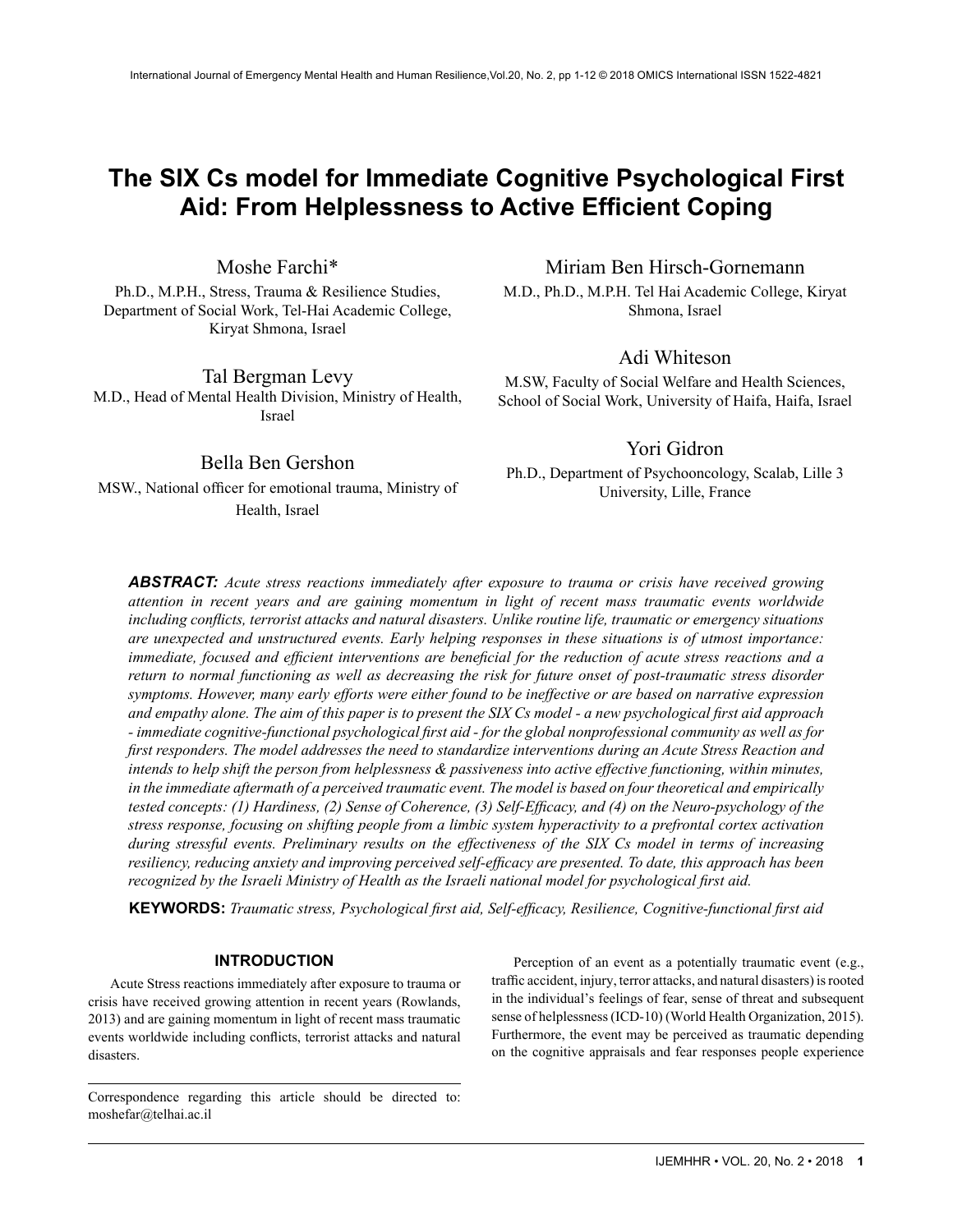during or soon after exposure to such events. The pioneering study of Speisman et al. (Speisman, Lazarus, Mordkoff, & Davison, 1964) demonstrated the causal role cognitive appraisals have in determining the stress response. More recent studies have shown the role of appraisal using other methods and participants including affecting distress and emotion-modulating brain regions (Buhle et al., 2014; Gidron & Nyklicek, 2009; Goldin, McRae, Ramel, & Gross, 2008; Lazarus & Folkman, 1984; Walker, Smith, Garber, & Claar, 2005).

The natural course of post-traumatic responses following the Acute Stress Reaction (ASR, up to 48 hours after the event) could include spontaneous remission, development of Acute Stress Disorder (ASD) up to one month later, and the subsequent development of Post-Traumatic Stress Disorder (PTSD) more than a month after the event. The ASR, ASD and PTSD include the symptom clusters of intrusions, avoidance and arousal according to the ICD-10 (World Health Organization, 2015), and differ only in the timeframe ascribed to the symptoms to separate the diagnostic entities.

The incidence of ASD after a traumatic event ranges from 14% among victims of motor vehicle accidents (Harvey & Bryant, 2000) to 33% among survivors of mass shootings (Classen, Koopman, Hales, & Spiegel, 1998). However, there is a dearth of information on the incidence of the ASR, mostly due to the fact that this response needs to be assessed during the early hours or days after the event. Soldatos et al. (2006), in a study among earthquake victims, found that 85.3% of subjects fulfilled the criteria for ASR according to ICD-10 criteria (World Health Organization, 2015). In that study, 97.1% of those diagnosed with ASR went on to develop the most protracted form of the stress related disorders, PTSD, finding a significant associations between the occurrence of ASR and the development of PTSD (Soldatos et al., 2006).

It has been estimated by the Israel Home Front Command (Colonel A. Bar, personal communication, January 4, 2010) that on the micro and macro levels, the ratio between casualties suffering from physical injuries and mental health injuries is 1:4-1:8. In other words, for every individual incurring in a physical injury, four to eight others will suffer from acute anxiety and may develop an ASR, which could potentially become an ASD. Unlike routine life, traumatic or emergency situations are unexpected and unstructured events – An individual does not know where or when they will occur or who will be in need of help. Such a situation demands, among other things, instant mental health interventions and adaptation of these interventions to the particular characteristics of the event (Schreiber et al., 2004). Some authors have studied the challenges involved in early and long-term interventions to reduce distress and prevent chronic mental health problems after disasters. They concluded that evidence based mental health interventions should be in place in the immediate aftermath of a traumatic event (Dyregrov, 2008; Yule, 2006). Early response in these situations is of utmost importance. Immediate, focused and efficient interventions are beneficial for the reduction of acute stress reactions and a return to normal functioning, as well as for decreasing the risk of future onset of post-traumatic symptoms (Shapiro, 2012; Zohar, Sonnino, Juven-Wetzler, & Cohen, 2009). Furthermore, studies in both animal (Cohen, Matar, Buskila,

Kaplan, & Zohar, 2008) and human (Zohar, Yahalom, et al., 2011) models have suggested that there is a window of opportunity in the immediate hours of a perceived traumatic event, to reduce anxiety and confusion, restore stability and effective coping, and that this "window of opportunity" is not wider than six hours (Cohen et al., 2008; Zohar, Yahalom, et al., 2011).

Up to this day, the only generalized approach to early intervention in the immediate aftermath of a traumatic event is Psychological First Aid (PFA). PFA is an approach built on the concept of resilience and designed to help people in the immediate aftermath of any emergency situation (Brymer et al., 2006). It was originally developed to be used by mental health and other disaster responders in emergency situations and is currently recommended by the World Health Organization (WHO) as an alternative to debriefing (World Health Organization, War Trauma Foundation, World Vision International, & 2011), the latter found in several reviews to be ineffective in preventing PTSD or even harmful (Bastos, Furuta, Small, McKenzie-McHarg, & Bick, 2015; Forneris et al., 2013). PFA is based on an understanding that people affected by traumatic events will experience early stress reactions which may cause sufficient distress to impede adaptive coping and recovery (Brymer et al., 2006; Ruzek et al., 2007). Therefore, PFA is intended to reduce the initial ASR caused by events which are perceived as traumatic and to foster short- and long-term adaptive functioning and coping.

Hobfoll (2007) recommended five core principles that should be used to guide intervention efforts in communities following exposure to crises and emergencies: (1) to foster a sense of safety, (2) to provide calmness, (3) to induce a sense of self- and community efficacy, (4) connectedness, and (5) hope. Following these principles and since the first approach to PFA was established, several guidelines have been developed worldwide such as the guidelines developed by the National Child Traumatic Stress Network and National Center for PTSD in the US (NCTSN-NCPTSD (Brymer et al., 2006), the European Network for Traumatic Stress (Bisson & Tavakoly, 2008), the WHO (World Health Organization et al., 2011) and the Australian Red Cross (Burke, Richardson, & Whitton, 2013). All these guidelines share similar approaches, all based on Hobfoll's principles, although tailored to the particular needs of the countries and frameworks in which they are to be applied. For example, the comprehensive manual developed by the WHO is stated to be applicable only for low and middle income countries.

However useful and providing a framework to intervene during the immediate hours or days after a Perceived Traumatic Event (PTE), current PFA guidelines suffer from two crucial limitations. First, as reported in a critical review, PFA guidelines lack empirical scientific evidence for their effectiveness (Dieltjens et al., 2014). This situation risks repeating the same errors done with other untested methods which were and are still provided to people soon after perceived traumatic events. Second, they were originally intended for professional teams and focus on "what to do" and "what not to do" but fall short to explain exactly "how to do it". In the absence of a formal protocol management system, individuals (i.e., volunteers, first responders) carry out first response interventions using only their personal judgment, which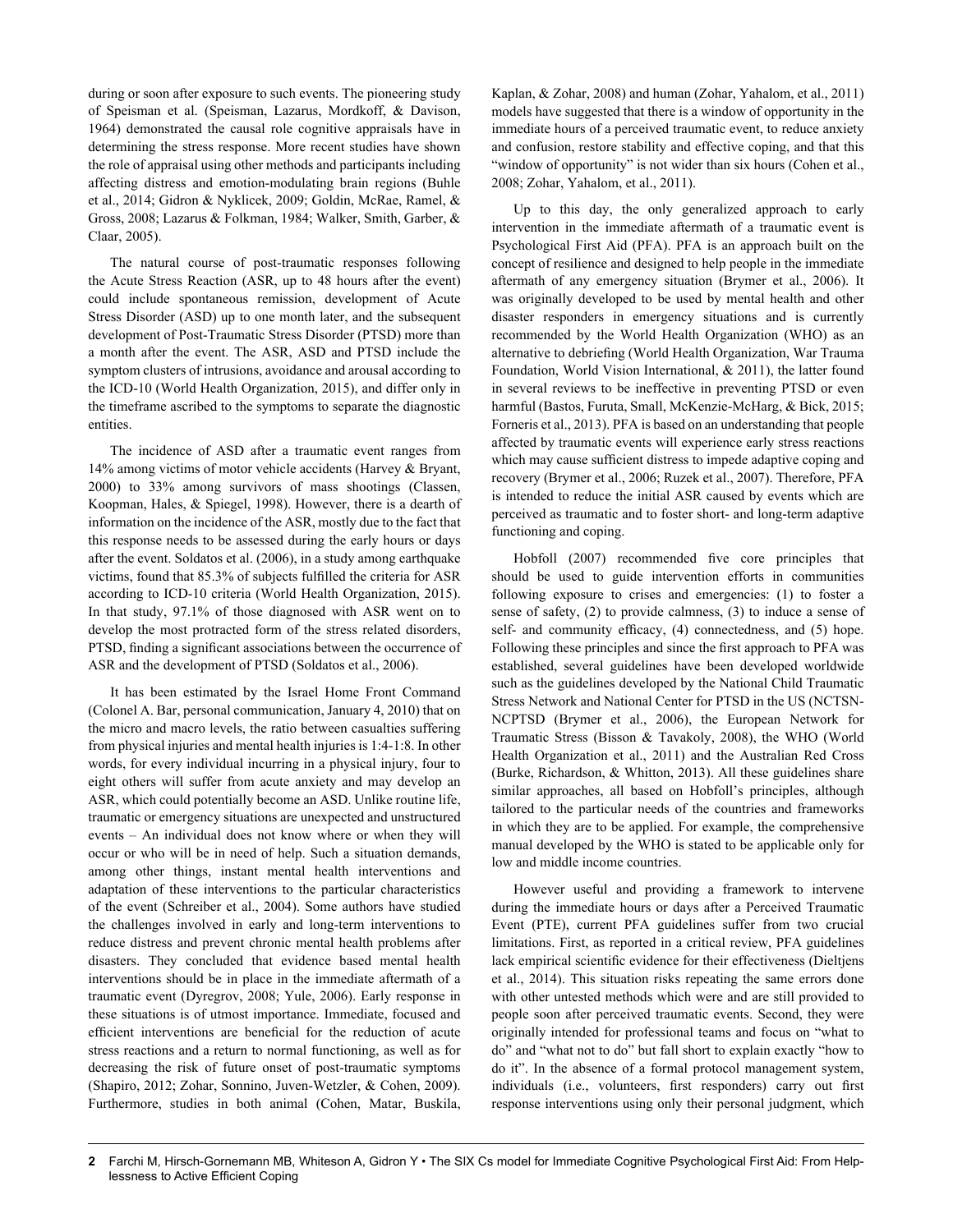may sometimes cause additional chaos beyond the event itself in the affected community (Dyregrov, 2008; Fernandez, Barbera, & Van Dorp, 2006; Hantman & Farchi, 2015). Additionally, and most importantly, to the best of our knowledge, the current guidelines for PFA are basically designed to provide supportive help, care and calmness, all of which lead to increased sense of helplessness which is one of the major triggers for PTE (ICD-10, World Health Organization, 2015). Moreover, the current protocols are provided for emergency response systems that are in place, that is, to operate only within the framework of an authorized disaster response system. In other words, they are not specifically designed to be use in the immediate minutes following an emergency event, but hours or even days after the event has occurred and once a disaster response system is in place. Such responses may be too late to reduce the ASR that follows a PTE and eventually prevent PTSD. Furthermore, PFA guidelines are not specific enough for first responders (people who attend to victims before or at the same time security or medical teams arrive at the scene), as well as any other non-professionals who are involved in the event. Such specific instructions are needed to feel competent to provide the necessary immediate emotional first aid intervention to reduce ASR symptoms and to return the person to a more functional state. In addition, as mentioned before, some of these guidelines, following Hobfoll's and other PFA principles, put the emphasis on providing comfort, calmness and sense of safety to the victim of a PTE. These compassionate efforts may eventually increase passiveness and enhance the sense of helplessness, which is one of the main triggers for perceiving an event as traumatic (ICD-10, World Health Organization, 2015) and predict PTSD later (Simeon, Greenberg, Nelson, Schmeidler, & Hollander, 2005).

Previous attempts at treating ASR and preventing PTSD have included psychological debriefing and treatment with benzodiazepines which have been showed to be either ineffective or even harmful (Bastos et al., 2015; Forneris et al., 2013; Zohar, Juven-Wetzler, et al., 2011). Furthermore, reviews of the effectiveness of early interventions in preventing PTSD have concluded that only Trauma Focused Cognitive-Behavioral Therapy (TF-CBT), Cognitive Behavioral Therapy (CBT) and modified prolonged exposure may help prevent PTSD (Howlett & Stein, 2016; Qi, Gevonden, & Shalev, 2016; Roberts, Kitchiner, Kenardy, & Bisson, 2010). However, their effectiveness may depend upon type of traumatic event (Rothbaum et al., 2012), and may not be helpful in all cases (Shalev et al., 2012). Yet, all the above treatments may be administered only by professional mental health workers and are not intended for immediate administration. The main aim of the above treatments is the reduction of risk for PTSD symptoms. In our perspective, the main objective of immediate interventions should be increasing one's functional ability, and as a result, decreasing the sense of helplessness and confusion that follows the immediate minutes and hours after a PTE; subsequently, these may reduce PTSD risk in the long run.

The focus on first responders is as a consequence of their higher risk of developing negative mental health outcomes including ASD and PTSD themselves, compared to the general population, first due to their higher exposure to either natural or manmade disasters (Benedek, Fullerton, & Ursano, 2007; Sakuma et al., 2015) and second, due to their continuous exposure to traumatized

populations rendering them at risk for secondary traumatic stress (STS) (Bride, 2007; Cieslak et al., 2013; Sifaki-Pistolla, Chatzea, Vlachaki, Melidoniotis, & Pistolla, 2017). However, this risk has been shown to be mediated by previous low resilience status and preparedness (Lee, Ahn, Jeong, Chae, & Choi, 2014; Sakuma et al., 2015), emphasizing the importance of developing a working model by which first responders are provided with the right and empowering tools to confront emergency situations as early as possible (Cacciatore, Carlson, Michaelis, Klimek, & Steffan, 2011).

From our point of view, ideally, just as every lay person should know how to provide basic physical emergency first aid in order to help those who are physically injured and prevent further harm before emergency teams arrive to the scene, the same should exist for PFA. There should be a common knowledge base throughout all community levels concerning brief interventions that can reduce distress sufficiently, so that each person who perceives any event as traumatic can be helped to return to normal effective functioning. The SIX Cs model was created to fill this gap and to provide a simple user-friendly working model for professionals, nonprofessionals, first responders and the general population, based on the neuropsychological and psychological correlates of stress.

The aim of this paper is to present the SIX Cs model - a new PFA approach-immediate cognitive-functional psychological first aid (ICF-PFA) designed to provide the global nonprofessional community as well as professionals and first responders, with practical tools that equip them with the necessary knowledge base and intervention skills to assist others who are currently perceiving an event as traumatic and developing ASR symptoms. The justification for the model leans on two assumptions. The first assumption, supported by recent studies, is that intervening during the first minutes/hours following the PTE provides the best "window of opportunity" for reducing an ASR and helps the person return to normal functioning (Bremner, 2006; Hantman & Farchi, 2015; Hobfoll, 2007; Schulenberg, 2016; Zohar, Juven-Wetzler, et al., 2011). The second assumption, as noted before, is that the skills needed to provide basic immediate cognitivefunctional psychological first aid (ICF-PFA) interventions should be accessible to the global nonprofessional community, as well as to professional first responders, just as basic medical first aid skills are accessible. Furthermore, teaching ICF-PFA skills to the general nonprofessional community will decrease their dependency on professional mental health personnel while increasing the independence of nonprofessionals in managing stressful events, and improving their resilience, self-efficacy and sense of trust – all leading to increased sense of safety.

## **THE SIX Cs MODEL**

# **Theoretical Background**

The SIX Cs model addresses the need to standardize PFA interventions during an Acute Stress Reaction (ASR) and intends to help shift the person from a helpless, passive and functional incompetent state to active effective coping, within minutes, in the immediate aftermath of a PTE*.* The model is based on four theoretical and empirically tested concepts: 1) *Hardiness* (Kobasa,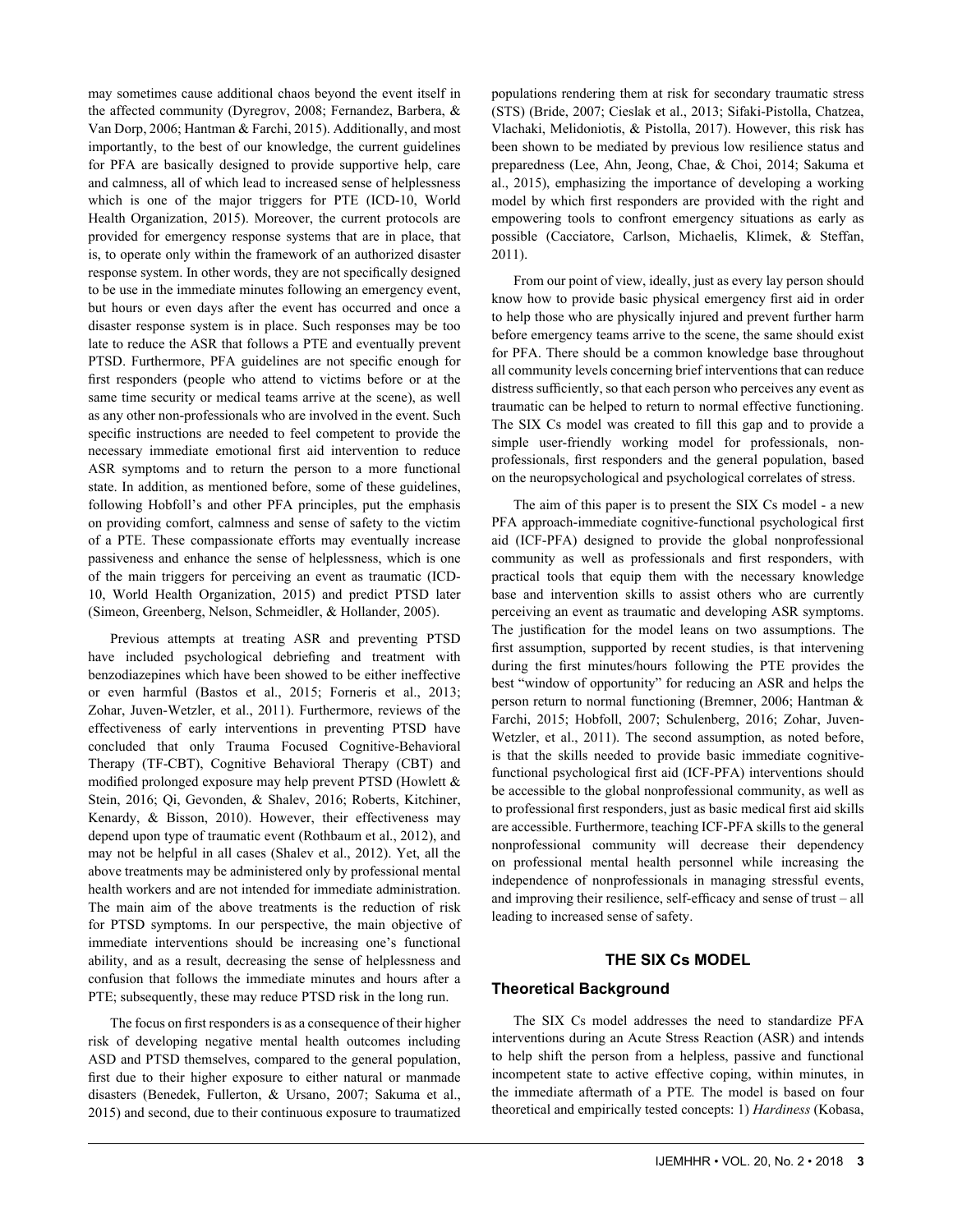1979; Maddi, 2006); 2) S*ense of Coherence* (Antonovsky, 1979); 3) *Self-Efficacy* (Bandura, Cioffi, Taylor, & Brouillard, 1988) and; 4) on the *Neuro-psychology of the stress response,* specifically the interaction between the limbic system and the prefrontal cortex during stressful events (Arnsten, Mazure, & Sinha, 2012; Arnsten, 2009; Arnsten, Raskind, Taylor, & Connor, 2015; Bremner, 2006; Hendler, Rotshtein, & Hadar, 2001; Shin et al., 2004; Taylor et al., 2008).

## **The Concept of Hardiness**

Originally introduced by Suzanne C. Kobasa in 1979 (Kobasa, 1979) and later developed by Maddi, Kobasa and colleagues (Khoshaba & Maddi, 1999; Maddi, 2006; Maddi, Khoshaba, & Pammenter, 1999), the concept of hardiness refers to a personality construct which combines three attitudes that provide resistance to stressful events: commitment, control and challenge. Commitment is the willingness to be involved with people, things and situations rather than to be disconnected, isolated or alienated. Control involves struggling to be in charge of the events taking place in our lives through our own ability to make choices between available options, instead of sinking into passivity and helplessness. Challenge implies being willing to learn constantly from one's experience instead of avoiding uncertainties and potential threats (Maddi, 2002). According to the authors, these three factors are needed for people to find the necessary stimulus and courage to turn potentially threatening stressful circumstances into opportunities for personal growth. Indeed, hardiness is inversely related to longterm PTSD (Zerach & Elklit, 2017).

## **S***ense of Coherence (SOC)*

Developed by Aaron Antonovsky (1979), describes the resources (i.e., psychological, social, and cultural) that people successfully use to defy illness. According to Antonovsky, the sense of coherence has three components:

- **A)** *Comprehensibility***:** A conviction that things happen in an ordered and expected way and a feeling that one can understand and predict events in life;
- **B)** *Manageability***:** A belief that one has the necessary skills and the resources to take care of what happens in life, that events are controllable and can be managed and;
- **C)** *Meaningfulness***:** A sense that what happens in life is appealing and a source of satisfaction, that things in life are worthwhile one's efforts, that the world in some way makes sense.

According to the author, SOC is a major factor in managing stress in a healthy way. In addition, SOC has been found to increase quality of life (Eriksson & Lindström, 2007) and to be strongly related to perceived mental health (Eriksson & Lindström, 2006). Importantly, in people with high SOC, stressful events have less impact on biological outcomes than people with low SOC (Lutgendorf, Vitaliano, Tripp-Reimer, Harvey, & Lubaroff, 1999).

## *Self-Efficacy*

The concept of self-efficacy (Bandura et al., 1988) represents

the confidence in one's ability to influence events that affect one's life. People with high self-efficacy - that is, those who believe they can achieve things based on their own abilities - and are more likely to think that difficulties are challenges to overcome instead of being avoided. During stressful situations, people commonly exhibit signs of distress. People with high self-efficacy tend to interpret this "distress" as normal and unrelated to their ability to control the situation, therefore responding better and more "in control" when confronted with stressful situations. Indeed, self-efficacy predicts long-term recovery after assaults (Nygaard, Johansen, Siqveland, Hussain, & Heir, 2017).

#### **The Neuropsychology of the Stress Response**

The focus is on the brain circuits responsible for the stress response and the interaction between the limbic system and the Prefrontal Cortex (PFC) during stressful events (Arnsten et al., 2012; Arnsten, 2009; Arnsten et al., 2015; Bremner, 2006; Hendler et al., 2001; Shin et al., 2004; Taylor et al., 2008). The PFC has extensive connections that accentuate or inhibit actions in other brain regions, including inhibiting the fear responses of the amygdala, providing top-down regulation of behavior, thought and emotion related to the stress response (Arnsten et al., 2015). It has been shown that the PFC is very sensitive to the damaging effects of stress and that even mild acute unmanageable stress can cause a rapid failure of prefrontal cognitive function (Arnsten et al., 2012; Arnsten, 2009). Studies have underlined the negative correlation between amygdala hyperactivity and the prefrontal cortex activity (Arnsten, 2009; Banks, Eddy, Angstadt, Nathan, & Phan, 2007; Motzkin, Philippi, Wolf, Baskaya, & Koenigs, 2015). During stressful events, hyperactivity of the amygdala tends to "shut down" the PFC, thus reducing its cognitive capacities and its ability to down regulate and control the amygdala's fear response. This creates a vicious circle in which primitive circuits of the brain control behavior (Arnsten et al., 2015). Activation of the PFC, through cognitive focused interventions or appraisals, helps reduce the stress response and down regulate the amygdala (Goldin et al., 2008). These provide the best environment for a calmer, more rational and flexible response after trauma exposure. In contrast, lack of PFC activity that maintains dominance of the limbic system, increasing the sense of helplessness, which is one of the major triggers for perceived trauma (Hantman & Farchi, 2015). Interestingly, activating the ventromedial prefrontal cortex can prevent the adverse effects of uncontrollable stress (Amat, Paul, Watkins, & Maier, 2008).

Studies have revealed that memories of events perceived as traumatic, are processed in more fragmented and automatic ways (Foa, Feske, Murdock, Kozak, & McCarthy, 1991; Liberzon et al., 1999; van der Kolk & Fisler, 1995). Furthermore, post-traumatic pathological conditions are associated with trauma processing with reduced prefrontal activity, which deals with cognitive processing, and enhanced limbic (amygdala) activation, responsible for negative emotional processing (Bremner, 2006; Hendler et al., 2001; Shin et al., 2004). In contrast, sense of mastery (akin to self-efficacy) and future orientation, among other psychosocial resources, are positively related to frontal activation and inversely related to amygdala activity (Taylor et al., 2008). These findings form the base to attempt to shift the processing of traumatic memories from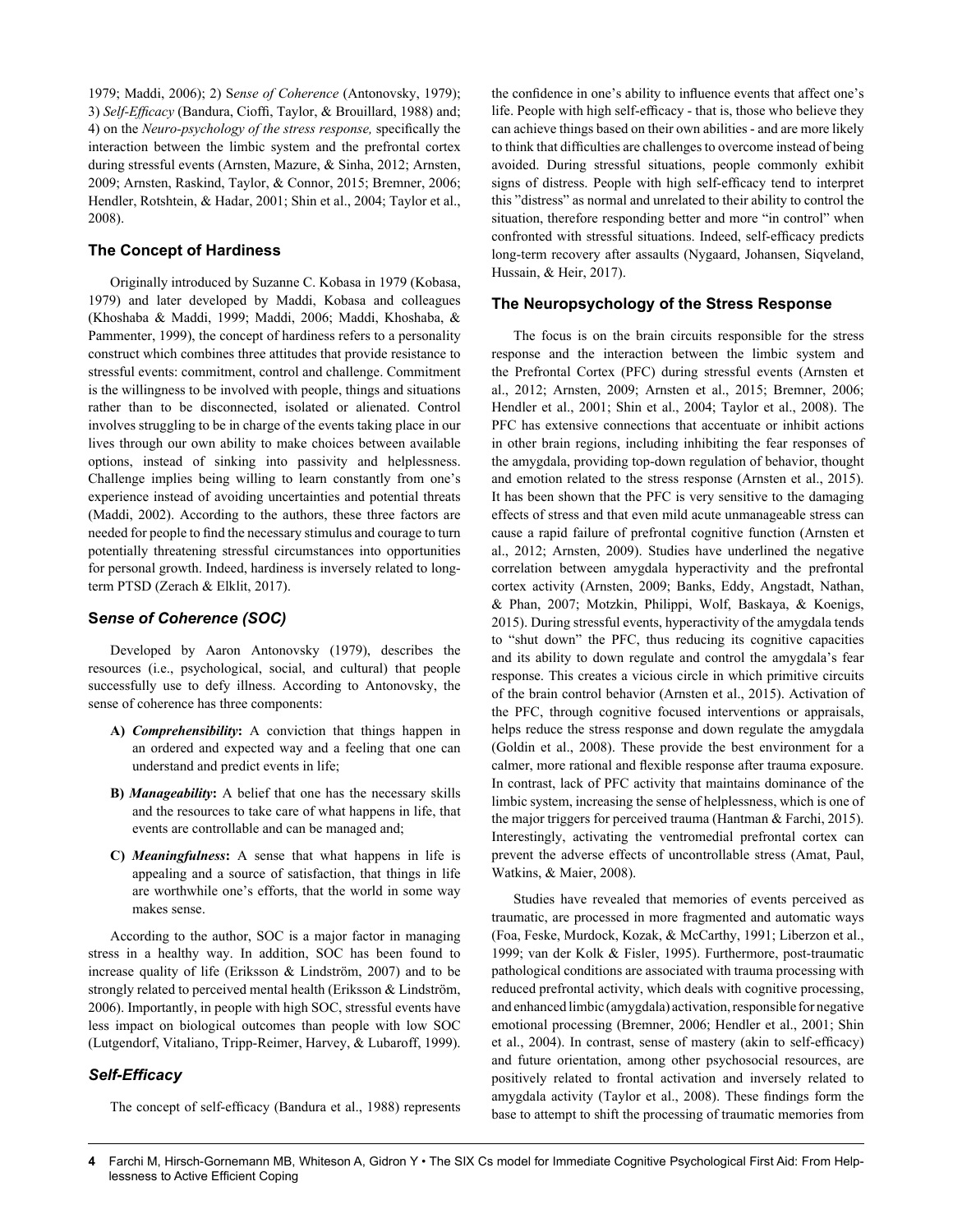a fragmented and limbic dominance mode to a more organized and prefrontal processing; a shift from narrative-based and emotionfocused interventions into cognitive focused interventions.

## **The SIX Cs Model: Its Basic Elements**

The SIX Cs model integrates these concepts and neurobiological underpinnings of stress and resilience into six main intervention elements, each one addressing different symptoms of the acute stress reaction or reflecting resilience factors as shown in Figures 1 and 2.

*Amygdala hyper activity => Cognitive verbal communication:* As previously mentioned, right after a PTE, hyperactivity of the amygdala tends to "shut down" the PFC creating a vicious circle in which primitive circuits of the brain control behavior, therefore calling for the need to have the PFC down regulate and control the amygdala's response. This is accomplished by asking short cognitive questions that are related to the event. The questions focus on three main dimensions: Time e.g., "how long have you been here?" Quantity: e.g., "how many people are injured?" And choosing from simple options: e.g., "Do you want to talk first to your parents or your teacher?" The intention is to stimulate



**Figure 1:** Summary of the SIX Cs major principles.



**Figure 2:** Processes of the SIX Cs model.

cognitive verbal communication to reduce the hyperactivity of the amygdala while increasing activation of the prefrontal cortex. The main objective is to "snap" the person out of the emotionally loaded reactions and induce the person to think more clearly, set priorities and make effective decisions.

*Helplessness => Challenge:* One of the most frustrating outcomes resulting from experiencing an acute stress reaction is the sense of inability and failure, which can increase helplessness and passiveness (Hantman & Farchi 2016). In order to reduce the sense of failure, we need to provide the person with a sense of success (Antonovsky, 1979) and self-efficacy (Bandura et al., 1988). This can be achieved by challenging the person to succeed in small simple cognitive based behavioral tasks related to the event (we will NOT try to distract the person's mind from the event), e.g., "Please collect all your things into your bag and make sure that nothing is missing". In this way, we challenge the person for effective activity related to the event as well as providing cognitive challenges, all decreasing one's sense of helplessness and restoring a sense of self-efficacy and mastery. These may then increase activity of the ventromedial prefrontal activity and reduce amygdala activity (Amat et al., 2008; Taylor et al., 2008).

*Helplessness => Control:* According to ICD-10, helplessness is one of the factors that define the event as traumatic; therefore it is important to reduce this sensation immediately in order to shift the person to a more functional state without trying to distract the person from the event. This is accomplished by providing the person with several simple options to choose from, (e.g., "We need to count all the people, do you want to start counting or help with the registration of everybody?"; "In which area do you prefer the blood perfusion?"). This activity reinforces the cognitive activation of the PFC, improving the individual's sense of control as opposed to the sense of helplessness and incompetence, and again, may modulate an over-active amygdala (Amat et al., 2008; Taylor et al., 2008).

*Loneliness => Commitment:* Loneliness is one of the frequent symptoms present after a PTE leading to difficulties to return to normal functioning; therefore it is important to reverse this symptom as soon as possible**.** This is accomplished by providing the person with a verbal commitment to his/her safety and support, assuring the person the helper will stay until the stressful event is over; e.g., "We are here with you, we are not going anywhere until you are safe again". This alleviates the feeling of loneliness and fear and therefore increases the ability to collaborate with the helpers.

*Confusion => Continuity:* Confusion is the inability to create a synchronized narrative of the event. The confusion in the aftermath of a PTE results from the hyper arousal of the sympathetic nervous system (Hantman & Farchi, 2016). In addition, when the narrative is not synchronized, the person also fails to determine the accurate ending point of the event –which may contribute to the intrusive thoughts because, from the perspective of the person suffering from the ASR, the event has not ended and is still happening. Studies in both animal and human models have suggested that the window of opportunity to intervene and resolve this confusion state is no longer than six hours (Cohen et al., 2008; Zohar, Yahalom, et al.,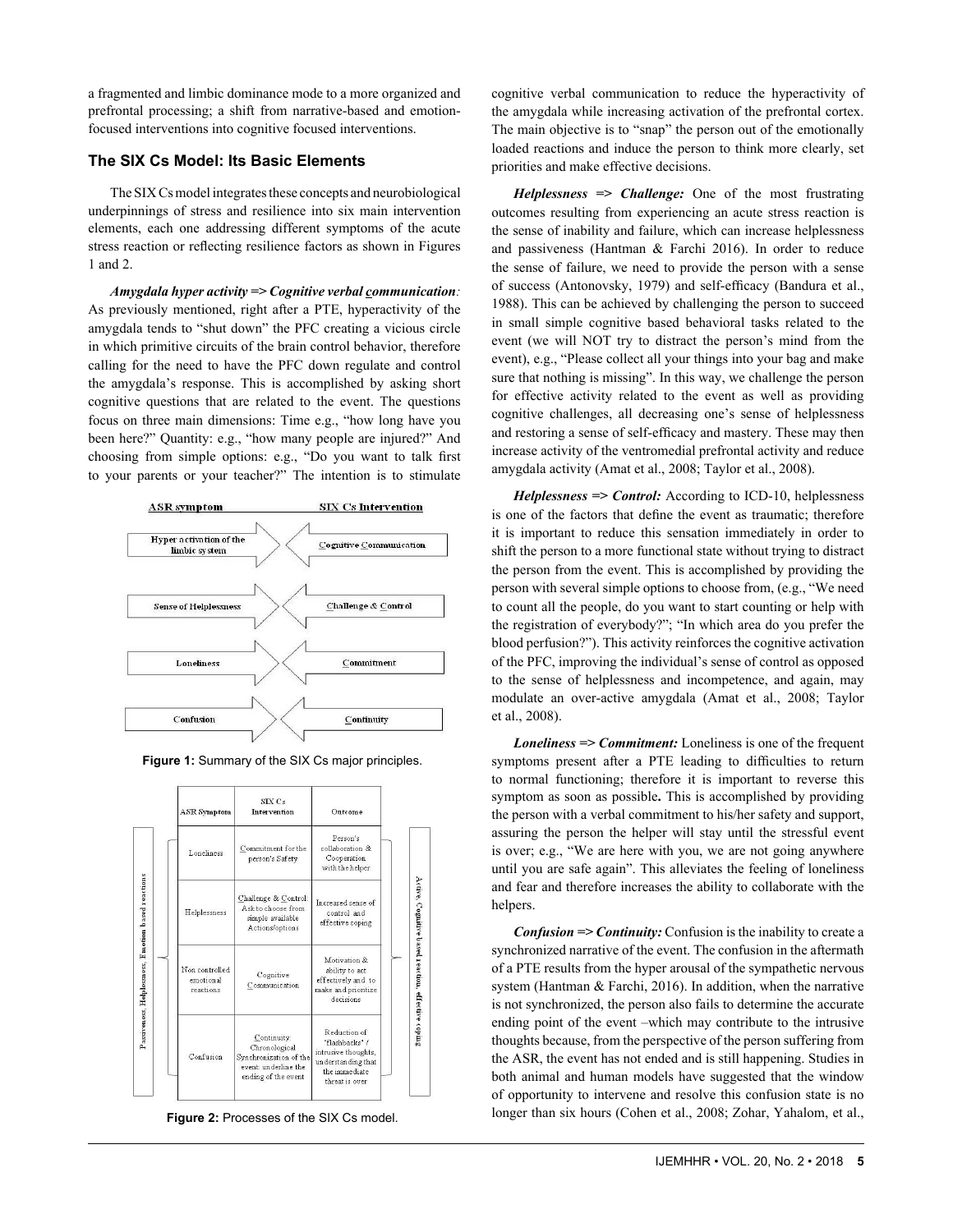2011). This underlines the need to help the person to reconstruct the event in an orderly and continuous manner as soon as possible in the immediate aftermath of the PTE. Providing "Continuity" entails explaining the person the basic chronological elements of the event and emphasizing the ending point, e.g., "Three minutes ago, you where involved in a car accident. Right now, the medics are here and are starting to treat the people who are injured. In the next 2-3 minutes, we will walk to the ambulance and you will be taken to the hospital for further checkups. The accident has ended!" Traumatized women, who were able to chronologically organize their recollection of the event, had reduced symptomatology (Foa, Riggs, Massie, & Yarczower, 1995).

To date, this approach has been recognized by the Israeli Ministry of Health as the Israeli national PFA model. The model has already been implemented and adopted as the main model for immediate assistance in stressful and emergency situation by several ministries and institutions such as the Ministries of Education, Health, and Internal Security; Israel traffic police; and by the Israel Defense Forces (IDF); under the assumption that, while interventions in emergencies are brief, at times lasting only seconds or minutes, their subsequent consequences may reverberate for many years after the event (Herman, 1992). Up until now, the model's operational viability has been proven in extreme emergency conditions (Operation Pillar of Defense, Operation Protective Edge, earthquakes, etc.) as well as in many local events like rescues and accidents. We now demonstrate some standard empirical evidence for the method's effectiveness.

# **THE SIX Cs MODEL: PRELIMINARY EMPIRICAL EVIDENCE FOR ITS EFFICACY**

For obvious ethical and logistical reasons, it is extremely difficult to conduct randomized controlled trials during very urgent events or during war time, to test this model. Nevertheless, in order to empirically evaluate this intervention, several studies were conducted and two are briefly reported here. Study one tested the actual efficacy of the model in reducing anxiety symptoms in the aftermath of the event as well as PTSD symptoms two and four months following the event. Study two tested the effectiveness of the model in improving general self-efficacy, professional self-efficacy and resiliency, and in reducing perceived stress in high school students who received training in the SIX Cs model, compared to controls who did not receive the training.

## **Study One: A Six C's Intervention during War-Time in the Community of Ofakim**

Ofakim is a small town in the south of Israel, which was targeted by Hamas rockets during Operation "Protective Edge" in 2014. Over a period of 51 days, 280 individuals were treated for various stress reactions. Interventions were based on the SIX Cs protocols which included a 24/7 hotline, face-to-face interventions and community outreach. The hotline was available to individuals who were too frightened to leave their bomb shelters and reach the Center For Traumatized Persons (CTP). Most calls were from parents asking for advice regarding their children's anxiety and stress, caused by the massive rocket and missile attacks. The faceto-face intervention included individual or small group treatment for those who came to the center. Community outreach included day and night patrols throughout the various neighborhoods and shelters carried out by trained students. People identified as suffering from ASR received the intervention on the spot. We sought to measure the effects of the intervention in reducing anxiety levels immediately after the event, as well as PTSD symptoms at four months follow-up after the event.

## **Materials and Methods**

#### *Participants and Procedures*

Data was collected from 211 individuals 18 years and older who received a face-to-face intervention at the center for traumatized persons (CTP). Of the 211, 81.7% were women and 18.3% were men, 77.9% where urban dwellers (vs. 22.1% rural), 87% where Jewish and 13% were Bedouin Arabs.

Anxiety measures were taken upon arrival at the center before the intervention and right after the intervention, which lasted no longer than 45 minutes. Every person who entered the CTP and asked for assistance received the intervention. Baseline levels of General Self-Efficacy (GSE) and Post Traumatic Stress Disorder (PTSD) symptoms were collected two months after the event and follow up measures of GSE and PTSD symptoms were collected four months later, using phone-calls. The data collection was mandated by the Ministry of health as part of clinical Routine Outcome Monitoring (ROM) to evaluate clinical status as well as the effect of the intervention right after the event, and at the two month and four month follow up. Therefore, the need for obtaining informed consent was waived. Participants were asked for their permission to be contacted by telephone to ascertain their clinical status at follow up. Aggregated and anonymous data was used for the research purposes of this study.

#### *Measurements and Statistical Analysis*

Anxiety scores were collected as an integral part of the intervention using the one item question: Please rate your current anxiety from 1 (very low) to 10 (very high). This question reflected the person's current anxiety state, and was validated by Davey et al. (2007) showing good correlations with the State Trait Anxiety Inventory (STAI). At the two and four month clinical routine evaluation follow ups, General self-efficacy (GSE) scores were collected using the GSE 20 items questionnaire (Schwarzer & Jerusalem, 1995) and PTSD symptoms were collected using Foa's 17-item PTSD questionnaire (Foa, Riggs, Dancu, & Rothbaum, 1993). Means and standard deviations (SD) where calculated and paired sample t-tests of change over time were performed using SPSS© statistical package version 23.

#### *Summary of Results*

Mean anxiety level at baseline was 7.34 (SD±2.55). Mean anxiety level post-intervention dropped to  $3.47$  (SD $\pm$ 2.31),  $(t=16.28; p<0.000)$ . There was a significant 52% reduction in the mean anxiety level as measured with the one-item anxiety scale.

Clinical follow up measures of PTSD symptoms and GSE are depicted in Table 1. PTSD symptoms dropped significantly and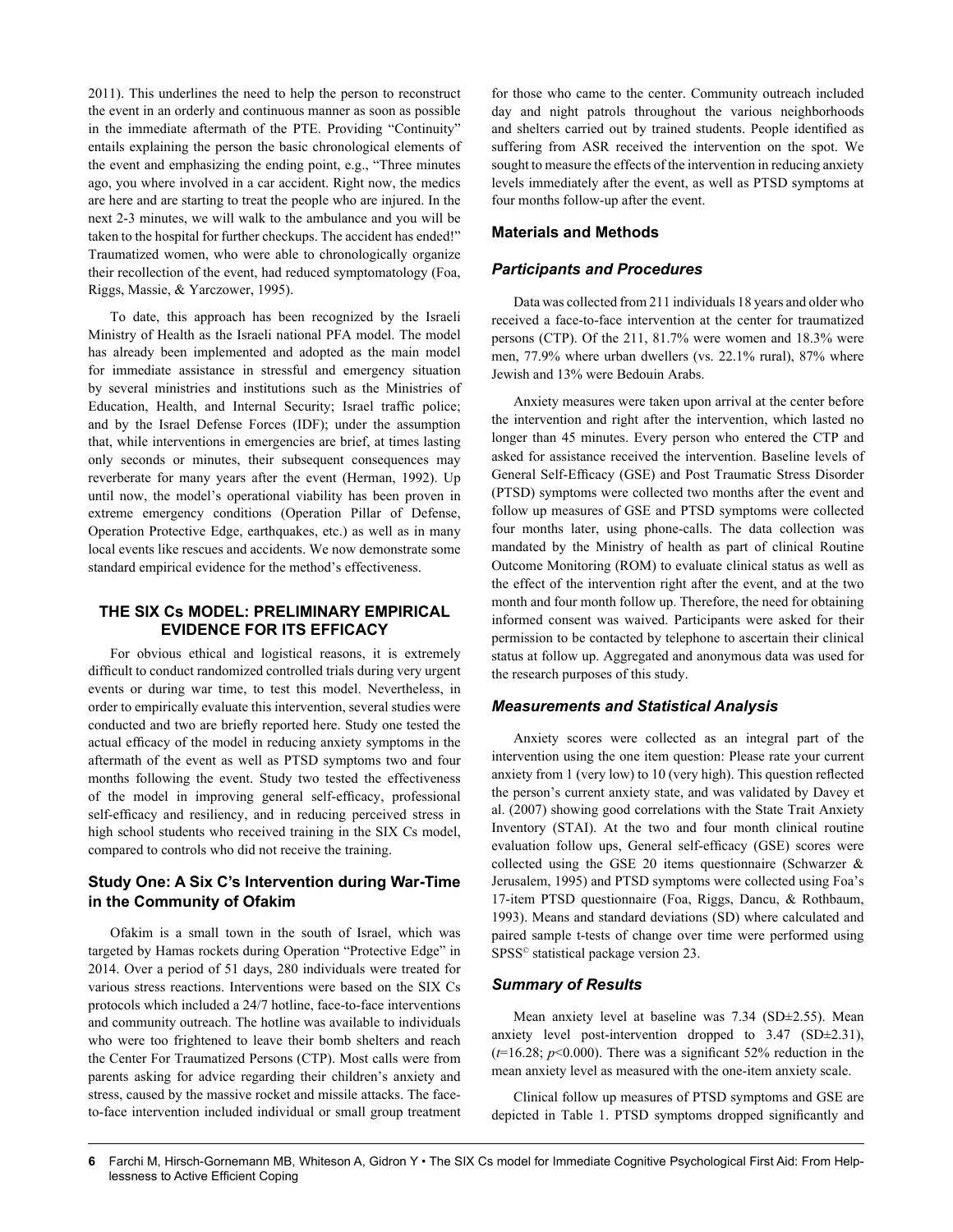| <b>Variables</b>     | Two-month post intervention (baseline) |       | Four-month post intervention |       | t-value    |  |
|----------------------|----------------------------------------|-------|------------------------------|-------|------------|--|
|                      | м                                      | SD    | M                            | SD    |            |  |
| <b>PTSD symptoms</b> | 21.75                                  | 12.33 | 12.99                        | 10.52 | $7.335***$ |  |
| <b>GSE</b>           | 29.77                                  | 6.33  | 30.83                        | 6.05  | $1.76*$    |  |
| *** p<0.001; *p<0.05 |                                        |       |                              |       |            |  |

**Table 1.** Baseline and follow up PTSD symptoms and general self efficacy scores

were below the clinical threshold (score lower than 15) while GSE increased only slightly but significantly at follow up.

The data presented here are unique since they were collected during real emergency events, during missile threat. The use of the SIX C's model as IC-PFA during the very early minutes after arriving to the CTP was found to be successful in terms of reducing anxiety levels immediately after the intervention and PTSD symptoms below clinical threshold levels at the four month followup, while GSE scores increased less, but significantly as well. The main limitation of this preliminary study was the lack of a control group and the non-random nature of the study. However, due to ethical and logistic reasons of conducting a randomized controlled trial under an ongoing war and since the results are part of good clinical practice of monitoring patients' outcomes, these were not possible. However, statistical data published by the Ministry of Health showed that the percentage of people who had to be referred to hospitals from other CTPs not using the SIX Cs intervention was approximately 25%, while only 0.5% of those in the CTP that provided the SIX Cs intervention had to be hospitalized (one person out of 250 who entered the CTP). Again, though not based on a randomized controlled trial, these figures provide additional preliminary evidence that the results obtained may be ascribed to the SIX Cs intervention.

# **Study Two: Effectiveness of a Six Cs Training Program for Adolescents**

From October 2015 to September 2016, a longitudinal controlled study on the effects of training in the SIX Cs method on various outcomes was conducted among high school students. The study evaluated students' general self-efficacy (GSE), Professional Self-Efficacy (PSE), resilience and perceived stress, before the intervention and at two weeks and three months follow-up.

# **Materials and Methods**

## *Participants and Procedures*

A total of 232 high school students between grades nine to eleven participated in the study. Of those, 108 students  $(42.59\%$  males; mean age  $15.84\pm0.48$ ) went through two days of training, for three hours each day, of the SIX Cs model, and 124 controls (44.35% males; mean age 16.64±0.44) completed the questionnaires, but did not receive the SIX Cs training. The trainers were third year students in the stress, trauma & resilience program of Tel-Hai College, who completed an eight-hour training on the SIX Cs model in order to train others. Data on GSE, PSE, resilience and perceived stress were collected before the SIX Cs training (baseline, time 1), at two weeks follow-up after the training (time 2) and at three months follow-up after the training (time 3). Ethical approval was granted by the Ministry of Education's review board prior to the study and informed consent was obtained from all participants.

## *Measurements and Statistical Analysis*

The General Self-Efficacy scale (GSE) (Schwarzer & Jerusalem, 1995), was used to assess general self-efficacy. Cronbach's alpha in this study was adequate: 0.84. Professional Self-efficacy (PSE) was assessed by a modified scale (Farchi, Cohen, & Mosek, 2014) based on an adaptation of the measure for specific self-efficacy developed by Boehm (Boehm, 2006). The measure consists of seven statements that refer to the respondent's perception of selfefficacy concerning the capacity to act successfully in the field of stress and trauma; ability to influence people or organizations; knowledge of useful informants and contacts; proficiency in negotiation skills; expertise in using stress and trauma techniques; ability to form an appropriate support network; and mastery of required skills. The students were asked to indicate the degree of their agreement with each statement. The internal reliability of the original scale was  $\alpha$ =0.85, and the scale's Cronbach's alpha for the present study was adequate,  $\alpha$ =0.86.

The Connor-Davidson Resilience scale (CD-RISC) (K. M. Connor & J. R. T. Davidson, 2003); was used as a measure of the ability to cope with stress. This is a five-factor scale that includes 25 items, each rated on a 5-point scale (0-4). Factor 1 reflects the notion of personal competence, high standards, and tenacity. Factor 2 corresponds to trust in one's instincts, tolerance of negative affect, and the strengthening effects of stress. Factor 3 relates to the positive acceptance of change and of secure relationships. Factor 4 is related to control and Factor 5 to spiritual influences. The CD-RISC has been tested in the general population as well as in clinical samples and demonstrates good psychometric properties, with sound internal consistency (Cronbach's alpha=0.89), test–retest reliability, and good distinction between those with greater and lesser resilience (K. Connor & J. Davidson, 2003). The Cronbach's alpha of this scale in the present study was adequate,  $\alpha = 0.80$ .

Perceived stress was assessed by the Perceived Stress Scale (PSS) (Cohen, Kamarck, & Mermelstein, 1983). This scale has been widely used to assess perception of stress in daily life and has proven to have good psychometric properties in several studies. The scale includes 14 items regarding feelings and thoughts in the past month and provides responses on the frequency of these thoughts and feelings during the last month according to a Likertscale ranging from 0=never to 4=very frequently. The scale reflects perceptions of stress and the ability to cope with it. A total score was calculated for each participant. Reliability of the PSS in the present study was adequate as well:  $\alpha = 0.81$ .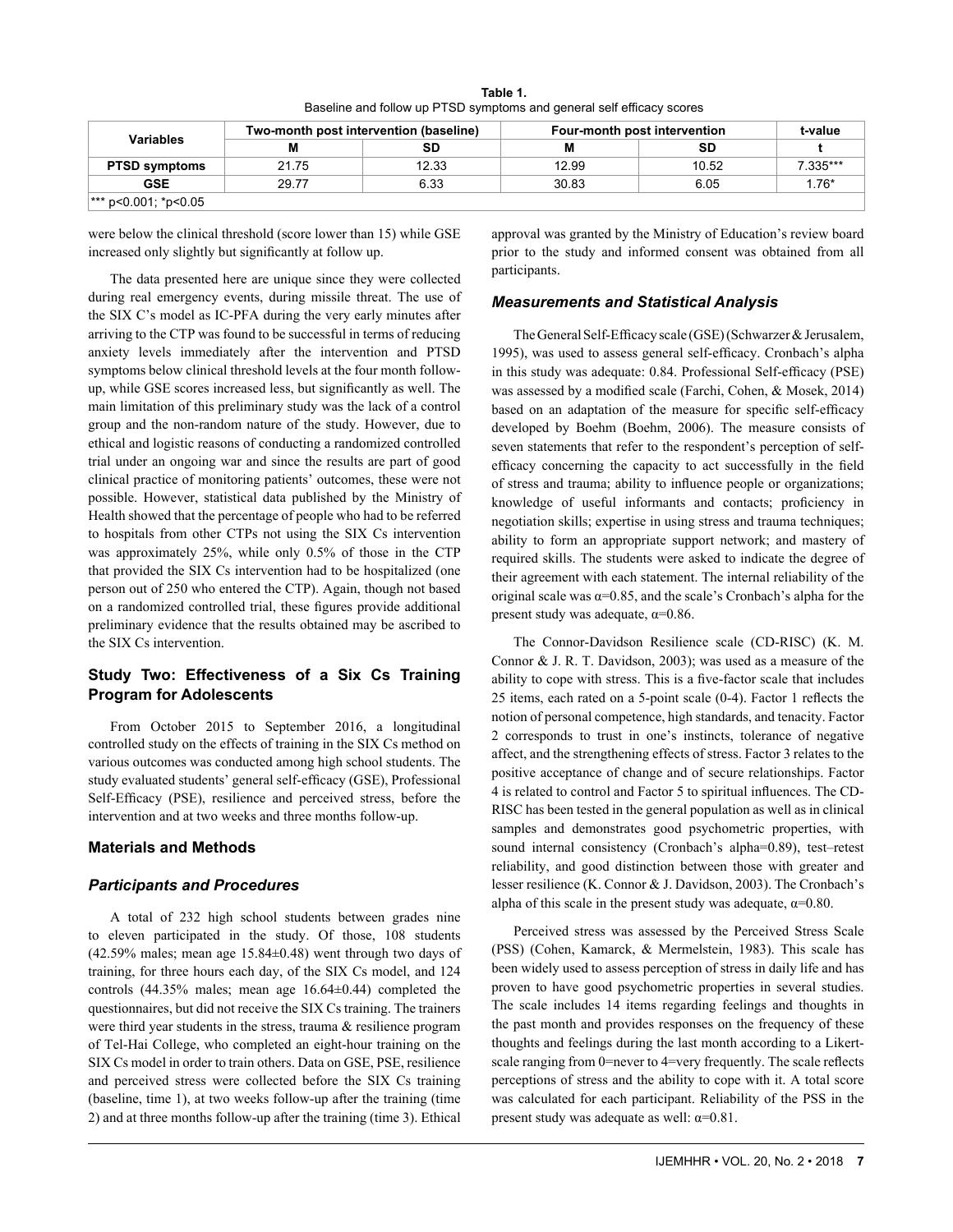Means and standard deviations (SD) were calculated for GSE, PSE, perceived stress and resiliency scores. A repeated measures ANOVA was conducted to explore the impact of change from baseline to time 2 and 3 and effects of intervention on students' scores on GSE, PES, resilience and perceived stress, using the SPSS© statistical package version 23. In all analyses, we focused on the Time x Group interaction in relation to all outcomes.

#### *Summary of Results*

After excluding participants from the analyses due to missing information at follow up, the final sample was n=69 (63.8% of the initial sample) for the intervention group and n=86 (69.3% of the initial sample) for the control group, in relation to the outcomes of GSE, PSE and resilience. For perceived stress, 23 cases in the intervention group (21.29%) and 13 cases in the control group (10.48%) had to be excluded from the analysis due to missing data. Changes in GSE, PSE, Resiliency and Perceived stress scores among intervention and control groups are shown in Table 2.

At baseline, groups were significantly different on GSE, PSE, perceived stress and resilience. Controls scored significantly higher on GSE (t(234)=1.78, p<0.005), PSE (t(233)=3.49, p=0.001), resilience (t(234)=2.15,  $p$ <0.05) and perceived stress (t(232)=1.98, p<0.05). Therefore, and due to significant group differences at baseline, we statistically adjusted for all baseline measures in the following Analyses of Covariance (ANCOVA), except when analyzing each outcome variable, whose levels were considered in a within-subjects analysis, while the remaining baseline variables were entered as covariates.

The ANCOVA for GSE revealed a significant Time x Group interaction (F $(2,256)$ =64,66), p<0.001). Simple effects analyses revealed that Time significantly affected GSE scores only in the SIX Cs group  $(F(2, 128)=4.10, p<0.05)$  but not in controls  $(F(2,122)=0.76, p>0.05)$ . We nevertheless examined certain mean differences within each condition separately, over time. Baseline GSE scores increased significantly at T2 for both the SIX Cs

group  $(F(1,74)=4.49, p<0.05)$  and in controls  $(F(1,70)=5.47,$ p<0.05), independent of covariates. Additionally, GSE scores tended to decrease significantly in controls from baseline to T3  $(F(1,82)=3.74, p<0.06)$  and increased significantly in the SIX Cs group  $(F(1,83)=10.64, p<0.005)$ . At T3, the SIX Cs group scored significantly higher on GSE than controls, independent of baseline covariates (F(1,164)=74.51, p<0.001).

The ANCOVA for PSE revealed a significant Time x Group interaction  $(F(2,262)=44,60)$ ,  $p<0.001$ ). Simple effects analyses revealed that time significantly affected PSE scores only in the SIX Cs group  $(F(2,126)=4.38, p<0.05)$  but not in controls  $((F(2,130)=1.78, p>0.05)$ . However, subsequent analyses found that PSE scores increased significantly in the SIX Cs group  $(F(1,73)=6.60, p<0.05)$  and in controls  $(F(1,70=4.04, p<0.05))$ , independent of covariates. Furthermore, PSE levels were still significantly higher at T3 in the SIX Cs group compared to baseline  $(F(1,83)=5.60, p<0.05)$  but decreased, though not significantly in the controls  $(F(1,87)=0.64, p>0.05)$ . At T3, the SIX Cs group scored significantly higher on PSE than controls, independent of baseline covariates (F(1,169)=90.04, p<0.001).

The ANCOVA for perceived stress revealed a significant Time x Group interaction  $(F(2,260)=24,00)$ , p<0.001). Simple effects analyses revealed that time tended to significantly affected perceived stress scores only in the SIX Cs group (F(2,126)=2.75,  $p<0.07$ ) but not in controls ((F(2,128)=0.99, p>0.05). Nevertheless, subsequent analyses found that perceived stress scores were reduced significantly in the SIX Cs group from baseline to T3  $(F(1,83)=4.52, p<0.05)$  but increased though not significantly in the control group  $(F(1,86)=1.22, p>0.05)$ . At T3, the SIX Cs group scored significantly lower on perceived stress than controls, independent of baseline covariates  $(F(1,168)=62.46 \text{ p} < 0.001)$ .

Finally, the ANCOVA for resilience revealed a significant Time x Group interaction (F(2,262 )=51.26, p<0.001). Following this interaction, Time had a significant effect only in the SIX Cs condition (F $(2,126)$ =4.26, p<0.05) while in controls time had not

|                  | Intervention (n=69) |                         | Control (n=86) |           |
|------------------|---------------------|-------------------------|----------------|-----------|
| <b>Variables</b> | M                   | <b>SD</b>               | M              | <b>SD</b> |
|                  |                     | <b>GSE</b>              |                |           |
| <b>Baseline</b>  | 32.38               | 2.98                    | 32.87          | 3.29      |
| Time 2           | 32.00               | 5.08                    | 32.59          | 4.75      |
| Time-3           | 33.42               | 3.94                    | 20.78          | 9.25      |
|                  |                     | <b>PSE</b>              |                |           |
| <b>Baseline</b>  | 29.39               | 7.04                    | 33.40          | 9.01      |
| Time-2           | 38.23               | 6.99                    | 34.77          | 8.21      |
| Time-3           | 34.59               | 8.68                    | 25.59          | 5.86      |
|                  |                     | <b>Resiliency</b>       |                |           |
| <b>Baseline</b>  | 26.77               | 6.38                    | 28.76          | 6.70      |
| Time-2           | 28.30               | 6.29                    | 29.71          | 6.29      |
| Time-3           | 29.16               | 6.25                    | 19.98          | 8.75      |
|                  |                     | <b>Perceived Stress</b> |                |           |
| <b>Baseline</b>  | 25.74               | 5.97                    | 23.44          | 6.36      |
| Time-2           | 23.62               | 5.57                    | 22.51          | 7.35      |
| Time-3           | 22.48               | 6.33                    | 30.09          | 7.57      |

**Table 2.**  Group differences at baseline and follow up: GSE, PSE, Resiliency, Perceived Stress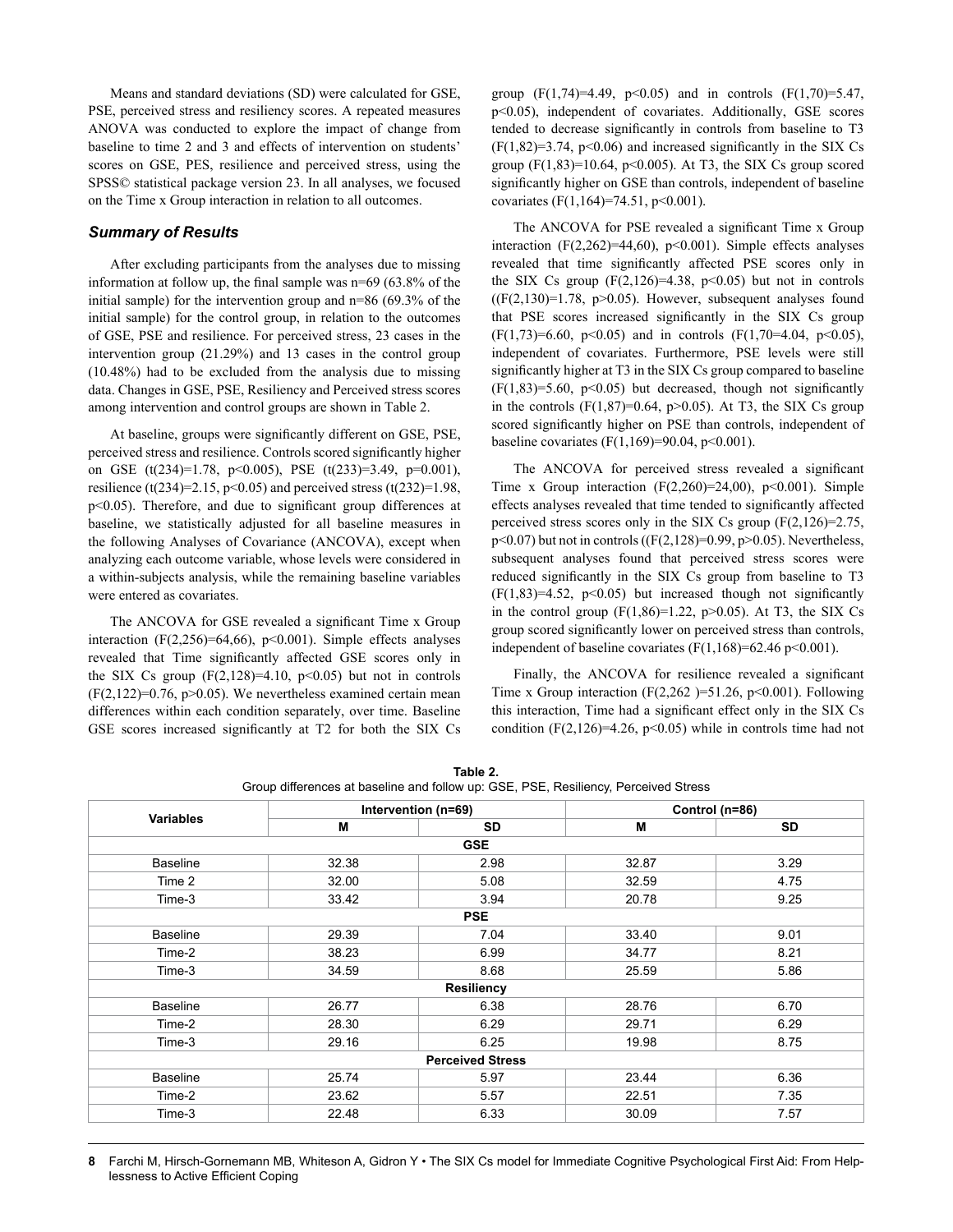effect  $(F(2,130)=1.22, p>0.05)$ . Indeed, from T1 to T2, resilience scores significantly increased in both the SIX Cs  $(F(1,74)=6.37)$ ,  $p<0.05$ ) and controls  $(F(1,70)=4.34, p<0.05)$ , independent of covariates. Furthermore, levels of resilience significantly increased from T1 to T3 in the SIX Cs group  $(F(1,82)=4.14, p<0.05)$  and tended to decrease in controls  $(F(1,87)=2.76, p=0.10)$ . At T3, the SIX Cs group scored significantly higher on resilience than controls, independent of baseline covariates (F $(1,168)$ =69.50, p<0.001).

These results were mediated by a tragic event that happened between time 2 and 3, an unfortunate car accident occurred and one of the participants in the control group, well known by both groups, died as a consequence of the accident. This event had an important impact on the study results. Following the car accident, the intervention group maintained a better score at 3 months followup compared to baseline while controls did not in all measures. Furthermore, at T3 the SIX Cs group scored significantly better on all outcomes compared to controls independent of covariates. Thus, this event could have partly affected the observed results.

This study was originally aimed to test the effects of the SIX Cs model ICF-PFA training on GSE and PSE as well as resilience and perceived stress, among high school students. As a result of a traffic accident, in which a very popular girl who belonged to the control group, but well known to both groups, control and intervention, died, the study was able to actually test the immediate effectiveness of the training in the aftermath of a perceived traumatic event. Scores for all variables measured were better at T3 (after the accident) for the intervention group compared to the control group. These results support the effectiveness of the SIX Cs interventions in providing and maintaining improved GSE, PSE and resilience and reduced levels of perceived stress in the long term. In addition, these results show improvement in actual resilience, (i.e., the ability to bounce back after a disaster), and reduced perception of stress for the intervention group in the face of a PTE

#### **CONCLUSION**

This article presents a new PFA approach - Immediate Cognitive-Functional Psychological First Aid (ICF-PFA) designed to provide the global nonprofessional community, professionals, and first responders, with practical tools that equip them with the necessary knowledge base and intervention skills to manage and assist others who perceive an event as traumatic and are at risk of developing ASR symptoms. The model emphasizes the need to shift a person who experienced a perceived traumatic event, from being in a helpless and passive state to an active and effective functioning person. This approach is based on the ICD-10 criteria for perceived trauma and on studies concerning the negative relationship between the activation of the amygdala and cognitive processing. Based on these two understandings, the SIX Cs model tries to directly target common ASR symptoms such as confusion, loneliness and emotional overflow. It aims to enable a person who experienced a PTE to return to previous effective functioning levels shortly (usually in less than two minutes) after receiving the intervention. Preliminary results point at the effectiveness of the SIX Cs model in terms of increasing resiliency and improving selfefficacy in non-professionals trained to respond to traumatic events. In addition, preliminary results observed during war-time suggest that this method may reduce anxiety and symptoms associated with PTSD in victims of a PTE. To the best of our knowledge, the SIX Cs model is the first PFA method designed to be implemented in all community levels, including first responder and both professionals and non-professionals. From this perspective, just like emergency medical first aid, each person, regardless of his or her profession, should have the basic knowledge, skills and ability to provide basic PFA to any other person in need. The SIX Cs approach is only meant as initial immediate cognitive-functional psychological first aid (ICF-PFA) to be used on the site of the event, on people showing signs of an ASR and as long as the person has not returned to his previous state of normal functioning.

#### **RECOMMENDATION FOR FURTHER STUDIES**

The SIX Cs model has already been recognized by the Israeli Ministry of Health as the Israeli National PFA model, and has been adopted by most of the Israeli governmental offices, the Ministry of Education, Israel's Internal Security Agency, Israel's traffic police, and Israel Defense Forces (IDF) and it also has now several sub-protocols for emergency responders, educational system staff and high school children in place. Yet, there is a need for further evaluation of its effectiveness in the field, with greater samples and stronger methodological designs. Given the particular environment in which this model is implemented (i.e., terrorist attacks, war operations, earthquakes, etc.), it is a serious challenge, both ethically and methodologically, to test the model. These issues need to be tackled and resolved. The SIX Cs is a PFA model but also can be considered as a philosophic approach to handling crises and emergencies. In that sense, we hope and expect that the wide use of the model will contribute to increased personal, community and national resiliency and wellbeing. Currently, the model is being evaluated by the Israeli Defense Forces among soldiers that are being trained to provide psychological first aid in combat and in other situations, and among victims of trauma in the emergency room at several hospitals in Israel.

#### **DISCLOSURE STATEMENT**

The authors have no conflict of interest to report.

#### **ACKNOWLEDGEMENTS**

We would like to acknowledge the Ministry of health's Mental Health Branch, for their support and professional help in developing and promoting the model. We would also like to acknowledge the Israeli ministry of education in particular Dr. Yochi Siman Tov, Head of the stress intervention unit for their support and willingness to host the study in the Israeli education system. Last but not least, we would like to thanks the students from the Stress, Trauma & Resilience studies program Tel-Hai College who were instrumental in collecting the data on Study One during the attack escalation in the town of Ofakim.

# **REFERENCES**

Amat, J., Paul, E., Watkins, L. R., & Maier, S. F. (2008). Activation of the ventral medial prefrontal cortex during an uncontrollable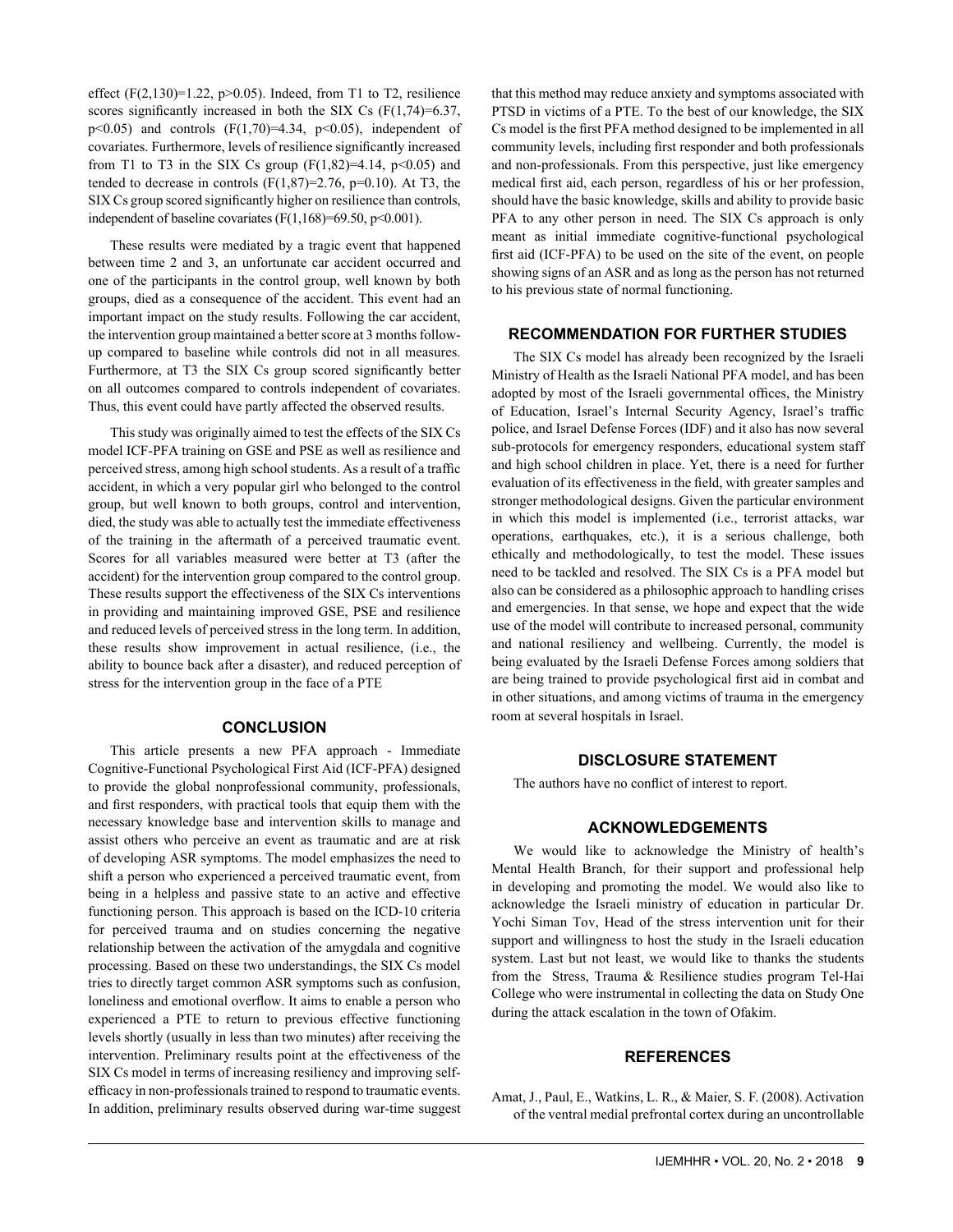stressor reproduces both the immediate and long-term protective effects of behavioral control. *Neurosci, 154*(4): 117.

- Antonovsky, A. (1979). Health, Stress and Coping. San Francisco, CA: Jossey-Bass, Inc.
- Arnsten, A., Mazure, C.M., & Sinha, R. (2012). Neural circuits responsible for conscious self-control are highly vulnerable to even mild stress. When they shut down, primal impulses go unchecked and mental paralysis sets in. *SciAm, 306*(4): 48-53.
- Arnsten, A.F.T. (2009). Stress signalling pathways that impair prefrontal cortex structure and function. *Nature reviews. Neurosci, 10*(6): 410-422.
- Arnsten, A.F.T., Raskind, M.A., Taylor, F.B., & Connor, D.F. (2015). The effects of stress exposure on prefrontal cortex: Translating basic research into successful treatments for posttraumatic stress disorder. *Neurobiol Stress, 1*: 89-99.
- Bandura, A., Cioffi, D., Taylor, C.B., & Brouillard, M.E. (1988). Perceived self-efficacy in coping with cognitive stressors and opioid activation. *J Pers Soc Psychol, 55*(3): 479-488.
- Banks, S.J., Eddy, K.T., Angstadt, M., Nathan, P. J., & Phan, K. L. (2007). Amygdala–frontal connectivity during emotion regulation. *Soc Cogn Affect Neurosci, 2*(4): 303-312.
- Bastos, M.H., Furuta, M., Small, R., McKenzie-McHarg, K., & Bick, D. (2015). Debriefing interventions for the prevention of psychological trauma in women following childbirth. *Cochrane Database Syst Rev, 4*: Cd007194.
- Benedek, D.M., Fullerton, C., & Ursano, R.J. (2007). First responders: Mental health consequences of natural and humanmade disasters for public health and public safety workers. *Annu Rev Public Health, 28*: 55-68.
- Bisson, J. & Tavakoly, B. (2008). The TENTS guidelines for psychosocial care following disasters and major incidents Retrieved from Wales, United Kingdom.
- Boehm, A. (2006). The involvement of social workers in fundraising. *J Soc Serv Res, 32*(3): 41-67.
- Bremner, J.D. (2006). Traumatic stress: Effects on the brain. *Dialogues Clin Neurosci, 8*(4): 445-461.
- Bride, B.E. (2007). Prevalence of secondary traumatic stress among social workers. *Soc Work, 52*(1): 63-70.
- Brymer, M.J., Jacobs, A.K., Layne, C., Pynoos, R., Ruzek, J., Steinberg, A., et al. (2006). National Center for PTSD. *Psychological First Aid: Field Operations Guide.* (second edition ed).
- Buhle, J.T., Silvers, J.A., Wager, T.D., Lopez, R., Onyemekwu, C., Kober, H., et al. (2014). Cognitive reappraisal of emotion: A meta-analysis of human neuroimaging studies. *Cereb Cortex, 24*(11): 2981-2990.
- Burke, S., Richardson, J., & Whitton, S. (2013). Psychological first aid. An Australian guide to supporting people affected by disaster. Retrieved from Victoria, Australia.
- Cacciatore, J., Carlson, B., Michaelis, E., Klimek, B., & Steffan, S. (2011). Crisis intervention by social workers in fire departments: An innovative role for social workers. *Soc Work, 56*(1): 81-88.
- Cieslak, R., Anderson, V., Bock, J., Moore, B.A., Peterson, A.L., & Benight, C.C. (2013). Secondary traumatic stress among mental health providers working with the military: Prevalence and its work-and exposure-related correlates. *J Nerv Ment Dis, 201*(11): 917-925.
- Classen, C., Koopman, C., Hales, R., & Spiegel, D. (1998). Acute stress disorder as a predictor of posttraumatic stress symptoms. *Am J Psychiatry, 155*(5): 620-624.
- Cohen, H., Matar, M.A., Buskila, D., Kaplan, Z., & Zohar, J. (2008). Early post-stressor intervention with high-dose corticosterone attenuates posttraumatic stress response in an animal model of posttraumatic stress disorder. *Biol Psychiatry, 64*(8): 708-717.
- Cohen, S., Kamarck, T., & Mermelstein, R. (1983). A global measure of perceived stress. *J Health Soc Behav, 24*(4): 385-396.
- Connor, K., & Davidson, J. (2003). Development of a new resilience scale: The Connor-Davidson Resilience Scale (CD-RISC). *18*: 76-82.
- Connor, K.M., & Davidson, J.R.T. (2003). Development of a new resilience scale: The Connor-Davidson Resilience Scale (CD-RISC). *Depression and Anxiety, 18*(2): 76-82.
- Davey, H.M., Barratt, A.L., Butow, P.N., & Deeks, J.J. (2007). A one-item question with a Likert or Visual Analog Scale adequately measured current anxiety. *J Clin Epidemiol, 60*(4): 356-360.
- Dyregrov, A. (2008). Psychological interventions in disasters reflections from professional experience. *Tidskrift for Norsk Psykologforening, 45*(12): 1512-1516.
- Eriksson, M., & Lindström, B. (2006). Antonovsky's sense of coherence scale and the relation with health: a systematic review. *J Epidemiol Community Health, 60*(5): 376-381.
- Eriksson, M., & Lindström, B. (2007). Antonovsky's sense of coherence scale and its relation with quality of life: a systematic review. *J Epidemiol Community Health, 61*(11): 938-944.
- Farchi, M., Cohen, A., & Mosek, A. (2014). Developing specific self-efficacy and resilience as first responders among students of social work and stress and trauma studies. *Journal of Teaching in Social Work 34*(2): 129-146.
- Fernandez, L., Barbera, J., & Van Dorp, J. (2006). Strategies for managing volunteers during incident response: A systems approach. *Homeland Security Affairs.*
- Foa, E.B., Feske, U., Murdock, T.B., Kozak, M.J., & McCarthy, P.R. (1991). Processing of threat-related information in rape victims. *J Abnorm Psychol, 100*(2): 156-162.
- Foa, E. B., Riggs, D.S., Dancu, C.V., & Rothbaum, B.O. (1993). Reliability and validity of a brief instrument for assessing posttraumatic stress disorder. *J Trauma Stress, 6*(4): 459-473.
- Foa, E.B., Riggs, D.S., Massie, E.D., & Yarczower, M. (1995). The impact of fear activation and anger on the efficacy of exposure treatment for posttraumatic stress disorder. *Behav Ther, 26*(3): 487-499.
- Forneris, C.A., Gartlehner, G., Brownley, K.A., Gaynes, B.N., Sonis, J., Coker-Schwimmer, E., et al. (2013). Interventions to prevent post-traumatic stress disorder: a systematic review. *Am J Prev Med, 44*(6): 635-650.
- Gidron, Y., & Nyklicek, I. (2009). Experimentally testing Taylor's stress, coping and adaptation framework. *Anxiety Stress Coping, 22*(5): 525-535.
- Goldin, P.R., McRae, K., Ramel, W., & Gross, J.J. (2008). The neural bases of emotion regulation: Reappraisal and suppression of negative emotion. *Biol Psychiatry, 63*(6): 577-586.
- Hantman, S., & Farchi, M. (2015). From helplessness to active coping in israel: psychological first aid. In E. W. Schott, E.L.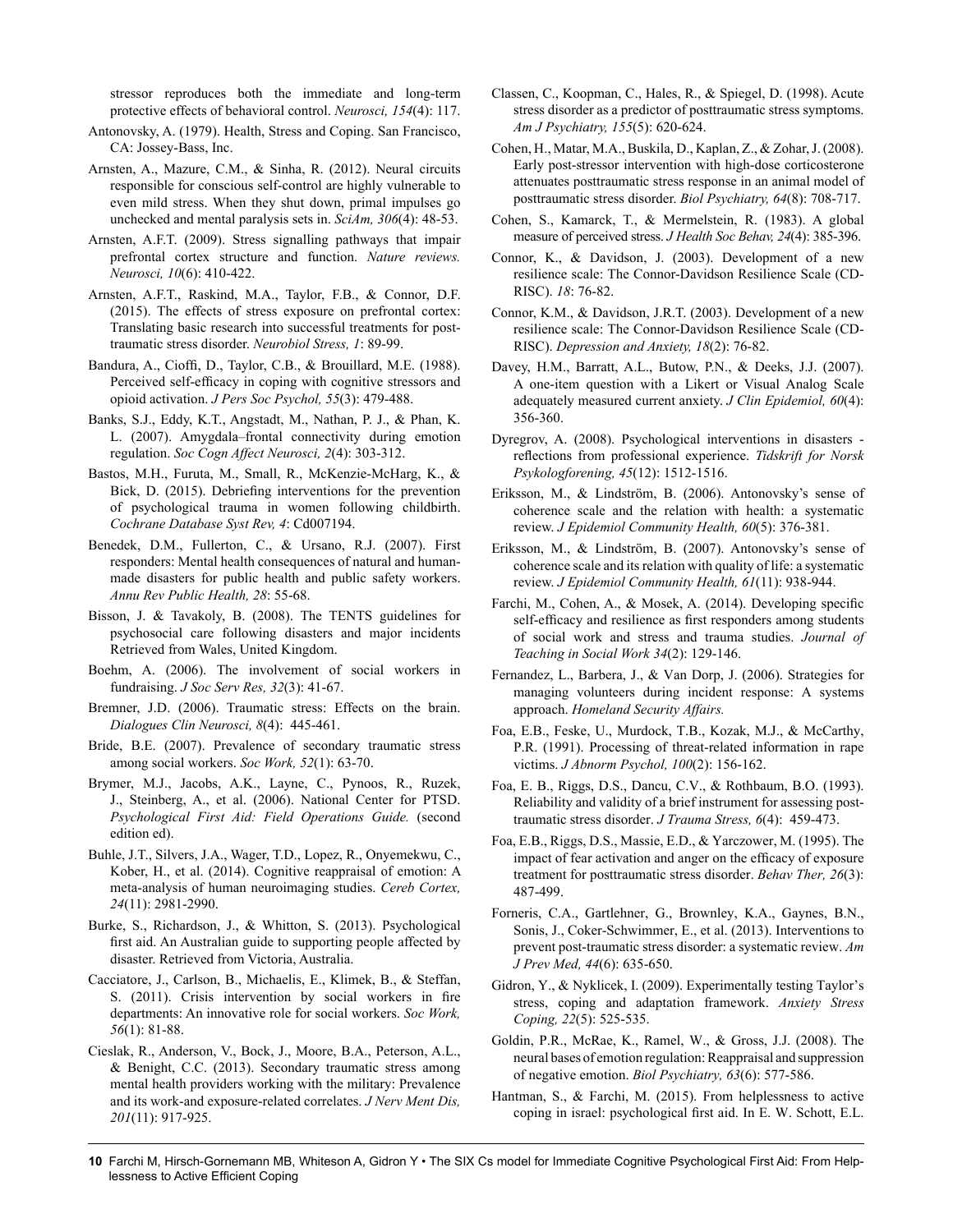(Ed.), Transformative Social Work Practice. California, USA: Sage.

- Harvey, A.G., & Bryant, R.A. (2000). Two-year prospective evaluation of the relationship between acute stress disorder and posttraumatic stress disorder following mild traumatic brain injury. *Am J Psychiatry, 157*(4): 626-628.
- Hendler, T., Rotshtein, P., & Hadar, U. (2001). Emotion–Perception Interplay in the Visual Cortex: "The Eyes Follow the Heart". *Cellular and Molecular Neurobiology, 21*(6): 733-752.
- Herman, J.L. (1992). Trauma and recovery. New York. NY: Basic Books.
- Hobfoll, S.E., Hall, B.J., Canetti-Nisim, D., Galea, S., Johnson, R.J., & Palmieri, P.A. (2007). Refining our understanding of traumatic growth in the face of terrorism: Moving from meaning cognitions to doing what is meaningful. *Appl Psychol, 56*(3): 345-366.
- Howlett, J.R., & Stein, M.B. (2016). Prevention of Trauma and Stressor-Related Disorders: A review. *Neuropsychopharmacology, 41*(1): 357-369.
- Khoshaba, D.M., & Maddi, S.R. (1999). Early experiences in hardiness development. *Consult Psychol J Pract Res, 51*(2): 106-116.
- Kobasa, S.C. (1979). Stressful life events, personality, and health: an inquiry into hardiness. *J Pers Soc Psychol, 37*(1): 1-11.
- Lazarus, R.S., & Folkman, S. (1984). Stress Appraisal and Coping. New York: Spring.
- Lee, J.S., Ahn, Y.S., Jeong, K.S., Chae, J.H., & Choi, K.S. (2014). Resilience buffers the impact of traumatic events on the development of PTSD symptoms in firefighters. *J Affect Disord, 162*: 128-133.
- Liberzon, I., Taylor, S.F., Amdur, R., Jung, T.D., Chamberlain, K.R., Minoshima, S., et al. (1999). Brain activation in PTSD in response to trauma-related stimuli. *Biol Psychiatry, 45*(7): 817-826.
- Lutgendorf, S.K., Vitaliano, P.P., Tripp-Reimer, T., Harvey, J.H., & Lubaroff, D.M. (1999). Sense of coherence moderates the relationship between life stress and natural killer cell activity in healthy older adults. *Psychol Aging, 14*(4): 552-563.
- Maddi, S.R. (2002). The story of hardiness: Twenty years of theorizing, research, and practice. *Consult Psychol J Pract Res, 54*(3): 173-185.
- Maddi, S.R. (2006). Hardiness: The courage to grow from stresses. *J Positive Psychol, 1*(3): 160-168.
- Maddi, S.R., Khoshaba, D.M., & Pammenter, A. (1999). The hardy organization: Success by turning change to advantage. *Consult Psychol J Pract Res, 51*(2): 117-124.
- Motzkin, J.C., Philippi, C.L., Wolf, R.C., Baskaya, M.K., & Koenigs, M. (2015). Ventromedial prefrontal cortex is critical for the regulation of amygdala activity in humans. *Biol Psychiatry, 77*(3): 276-284.
- Nygaard, E., Johansen, V.A., Siqveland, J., Hussain, A., & Heir, T. (2017). Longitudinal relationship between self-efficacy and posttraumatic stress symptoms 8 years after a violent assault: An autoregressive cross-lagged model. *Front Psychol, 8*(913).
- Qi, W., Gevonden, M., & Shalev, A. (2016). Prevention of posttraumatic stress disorder after trauma: Current evidence and future directions. *Curr Psychiatry Rep, 18*(2): 20.
- Roberts, N.P., Kitchiner, N.J., Kenardy, J., & Bisson, J.I. (2010). Early psychological interventions to treat acute traumatic stress symptoms. *Cochrane Database Syst Rev*, *3*: Cd007944.
- Rothbaum, B.O., Kearns, M.C., Price, M., Malcoun, E., Davis, M., Ressler, K.J., et al. (2012). Early intervention may prevent the development of posttraumatic stress disorder: A randomized pilot civilian study with modified prolonged exposure. *Biol Psychiatry, 72*(11): 957-963.
- Rowlands, A. (2013). Social work training curriculum in disaster management. *Journal of Social Work in Disability & Rehabilitation, 12*(1-2): 130-144.
- Ruzek, J.I., Brymer, M.J., Jacobs, A.K., Layne, C.M., Vernberg, E.M., & Watson, P.J. (2007). Psychological First Aid. *J Ment Health Couns, 29*(1): 17-49.
- Sakuma, A., Takahashi, Y., Ueda, I., Sato, H., Katsura, M., Abe, M., et al. (2015). Post-traumatic stress disorder and depression prevalence and associated risk factors among local disaster relief and reconstruction workers fourteen months after the Great East Japan Earthquake: A cross-sectional study. *BMC Psychiatry, 15*: 58.
- Schreiber, S., Yoeli, N., Paz, G., I Barbash, G., Varssano, D., Fertel, N., et al. (2004). Hospital preparedness for possible nonconventional casualties: An Israeli experience. *Ann Gen Psychiatry, 26*: 359-366.
- Schulenberg, S.E. (2016). Disaster mental health and positive psychology-considering the context of natural and technological disasters: An introduction to the special issue. *J Clin Psychol, 72*(12): 1223-1233.
- Schwarzer, R., & Jerusalem, M. (1995). Generalized self-efficacy scale. In S.W.J. Weinman, & M. Johnston (Eds.) (Ed.), Measures in Health Psychology: A User's Portfolio. Causal and Control Beliefs*,* (pp. 35-37). Windsor, UK: NFER-NELSON.
- Shalev, A.Y., Ankri, Y., Israeli-Shalev, Y., Peleg, T., Adessky, R., & Freedman, S. (2012). Prevention of posttraumatic stress disorder by early treatment: Results from the jerusalem trauma outreach and prevention study. *Arch Gen Psychiatry, 69*(2): 166-176.
- Shapiro, E. (2012). EMDR and early psychological intervention following trauma. *Eur J Appl Psychol, 62*(4): 241-251.
- Shin, L.M., Orr, S.P., Carson, M.A., Rauch, S.L., Macklin, M. L., Lasko, N.B., et al. (2004). Regional cerebral blood flow in the amygdala and medial prefrontal cortex during traumatic imagery in male and female Vietnam veterans with PTSD. *Arch Gen Psychiatry, 61*(2): 168-176.
- Sifaki-Pistolla, D., Chatzea, V.E., Vlachaki, S.A., Melidoniotis, E., & Pistolla, G. (2017). Who is going to rescue the rescuers? Post-traumatic stress disorder among rescue workers operating in Greece during the European refugee crisis. *Soc Psychiatry Psychiatr Epidemiol, 52*(1): 45-54.
- Simeon, D., Greenberg, J., Nelson, D., Schmeidler, J., & Hollander, E. (2005). Dissociation and posttraumatic stress 1 year after the World Trade Center disaster: Follow-up of a longitudinal survey. *J Clin Psychiatry, 66*(2): 231-237.
- Soldatos, C.R., Paparrigopoulos, T.J., Pappa, D.A., & Christodoulou, G.N. (2006). Early post-traumatic stress disorder in relation to acute stress reaction: An ICD-10 study among help seekers following an earthquake. *Psychiatry Res, 143*(2-3): 245-253.